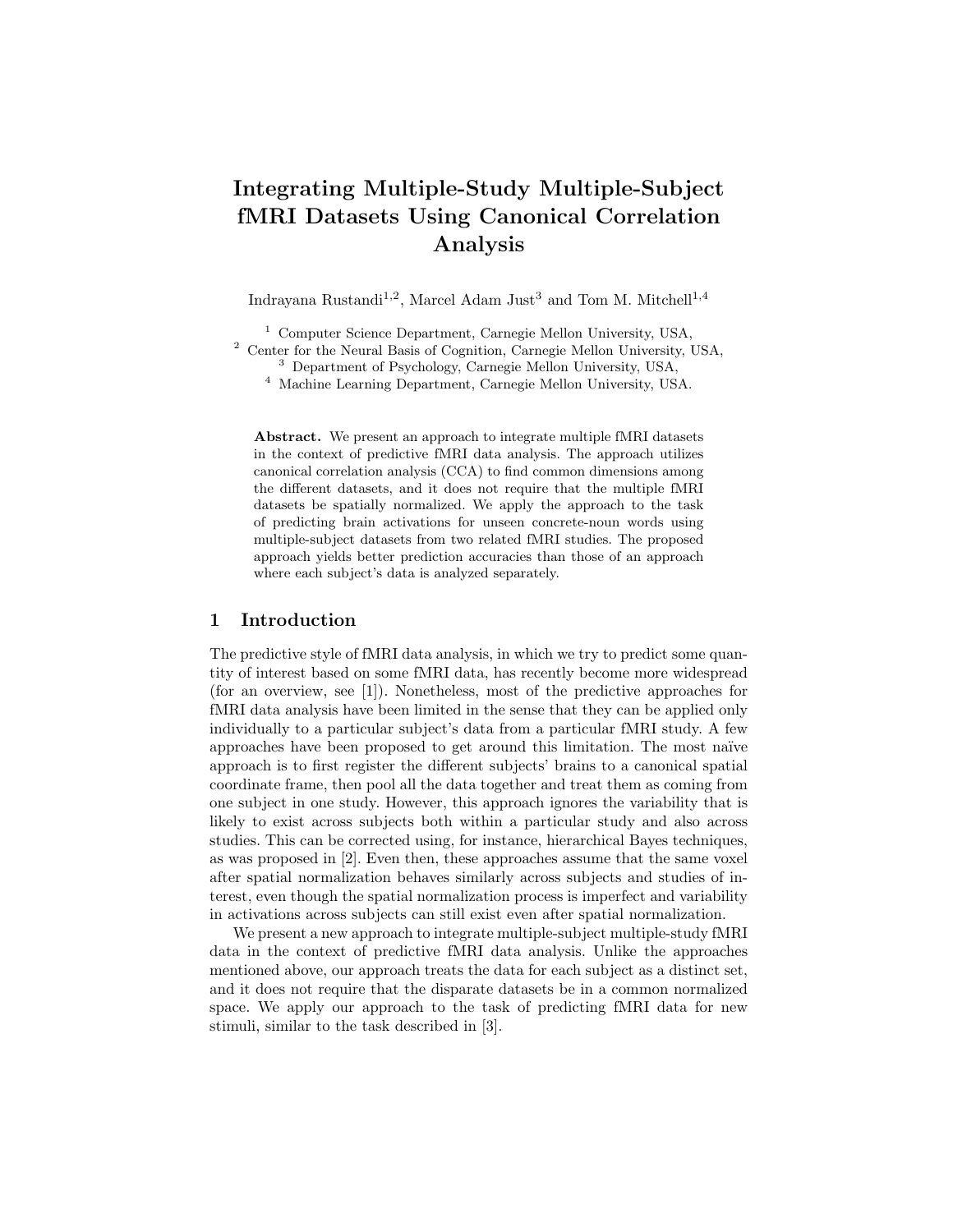# 2 Methods

#### 2.1 Datasets

We use previously analyzed datasets based on two fMRI studies: the WP (Word-Picture) study [3] and the **WO** (**Word-Only**) study [4]. In both studies, each participant was presented with stimuli corresponding to sixty concretenoun words, which can be grouped into twelve semantic categories. In the WP study, each stimulus consisted of a line-drawing picture and the associated word label, e.g. "house". In the WO study, each stimulus consisted only of the word label, without the line drawing. In each trial, the stimulus was presented for three seconds followed by a seven-second period of fixation before the next trial started. The participants were instructed to actively think about the properties of the object described by the stimulus. Each participant went through six runs of the experiment during a single session, where each of the sixty words was presented once in each run. Data from nine (WP) and eleven (WO) right-handed adult participants are available for the analysis, including data from three participants who participated in both studies.

Acquisition and Preprocessing Parameters In both studies, fMRI images were acquired on a Siemens Allegra 3.0T scanner using a gradient echo EPI pulse sequence with  $TR = 1000$ ms. The data were processed using the SPM2 software to correct for slice timing, motion, and linear trend, and then temporally filtered using a 190s cutoff and spatially normalized into MNI space resampled to  $3\times3\times6$  mm<sup>3</sup> voxels. The percent signal change relative to the fixation condition was computed at each voxel for each stimulus presentation and then a single fMRI mean image was created for each of the 360 trials (60 words  $\times$  6 runs) by taking the mean of the images collected 4s, 5s, 6s, and 7s after stimulus onset, to account for the delay in the hemodynamic response. To reduce the effect of noise in our analysis, for each participant in each study, we analyze the canonical image for each of the sixty words, obtained by averaging the six images associated with the corresponding word across the six presentations/runs.

#### 2.2 Model

We analyze the datasets in the context of the predictive computational model proposed in [3], shown in figure 1. This model assumes that there are intermediate semantic features—denoted as base features in figure 1—that represent the meaning of each stimulus word, and that underlie the brain activations associated with thinking about that stimulus word. For example, one base feature to describe semantics of arbitrary stimulus nouns might be the frequency with which that noun co-occurs with the verb "eat" in a large collection of text. Given a particular word and its associated base features, the model assumes that each subject's brain activations can be modeled as linear combinations of the base features. Finding the mapping from the base features to the fMRI brain activations amounts to learning the coefficients (the  $\beta$  coefficients in figure 1) for the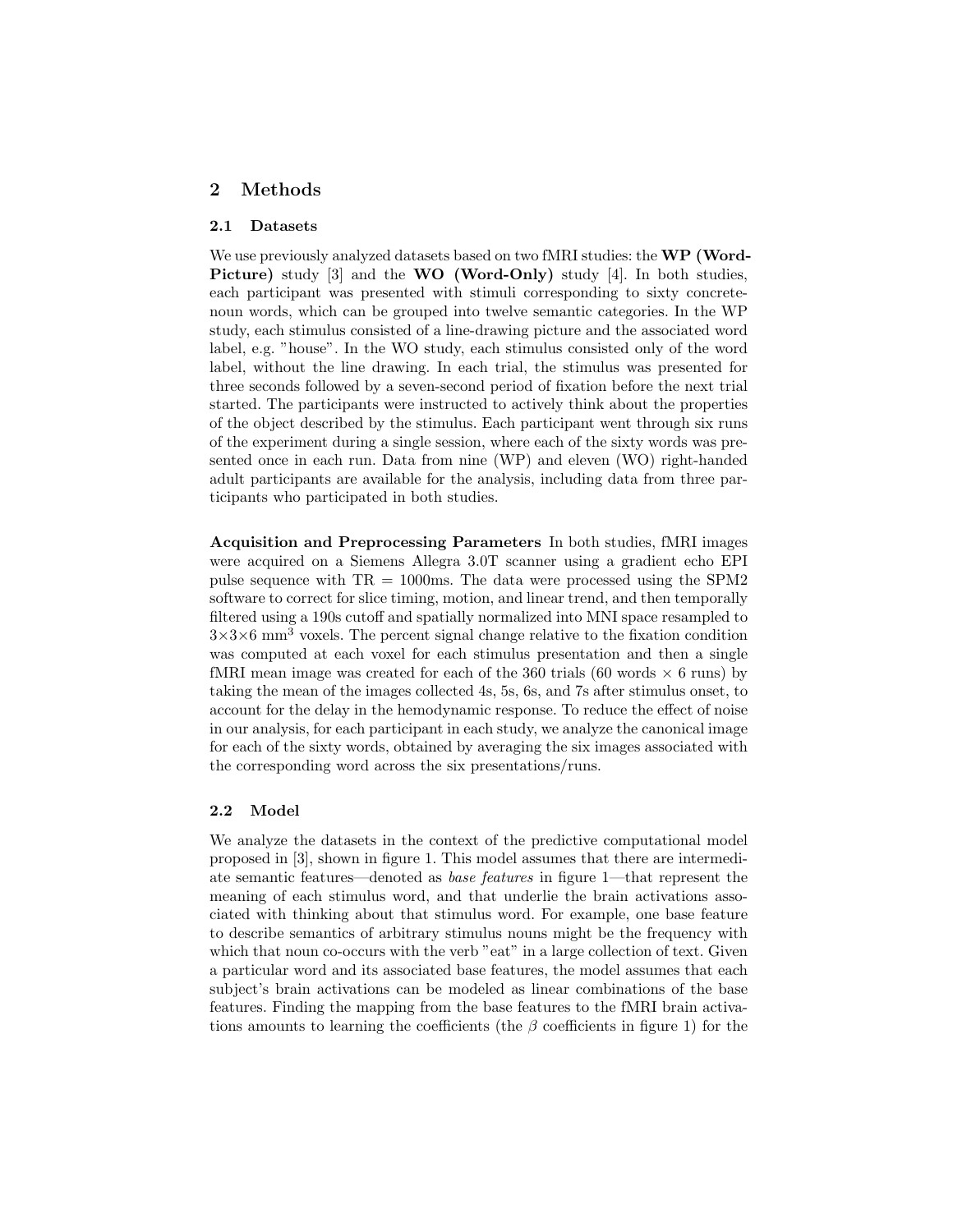

**Fig. 1.** The baseline predictive computational model from  $\begin{bmatrix} 3 \end{bmatrix}$  (*I* base features)

multivariate linear regression problem with the base features (the f variables in figure 1) as covariates and the brain activations in each voxel as responses.

In the baseline model, there exist different mappings from the base features to the brain activations for the different participants. On the other hand, we might expect some similarity among the mappings for the various subjects in one or more related studies. Incorporating this knowledge into the model can potentially give us better predictive ability by leveraging the similar information available across subjects and studies. In addition, it potentially allows us to better quantify the similarities and differences among the various subjects and studies. Yet, we also would like to avoid the restrictions of the existing methods for integrating multiple fMRI datasets mentioned in section 1. With these in mind, we propose an enhancement to the baseline model, which we call the CCA-mult approach.

In the CCA-mult model, shown in figure 2, we introduce a common abstraction for brain activations for the various subjects, denoted as learned common features in figure 2. The learned common features are essentially the shared low-dimensional representation for the various subjects' brain activations data, and they are learned based on the regularities present in the various subjects' brain activations data. In particular, as figure 2 shows, we focus on a linear lowdimensional representation of the brain activations data, i.e. a low-dimensional representation such that the brain activations for each subject can be reconstructed as linear combination of the features in this representation. Now, instead of having a subject-specific direct mapping from the base features to the brain activations, we have a (linear) subject-independent mapping from the base features to the subject-independent learned features, and then subject-specific mappings from the learned common features to the brain activations. The model parameters are obtained using a two-step process. First, the subject-specific  $\beta$ 's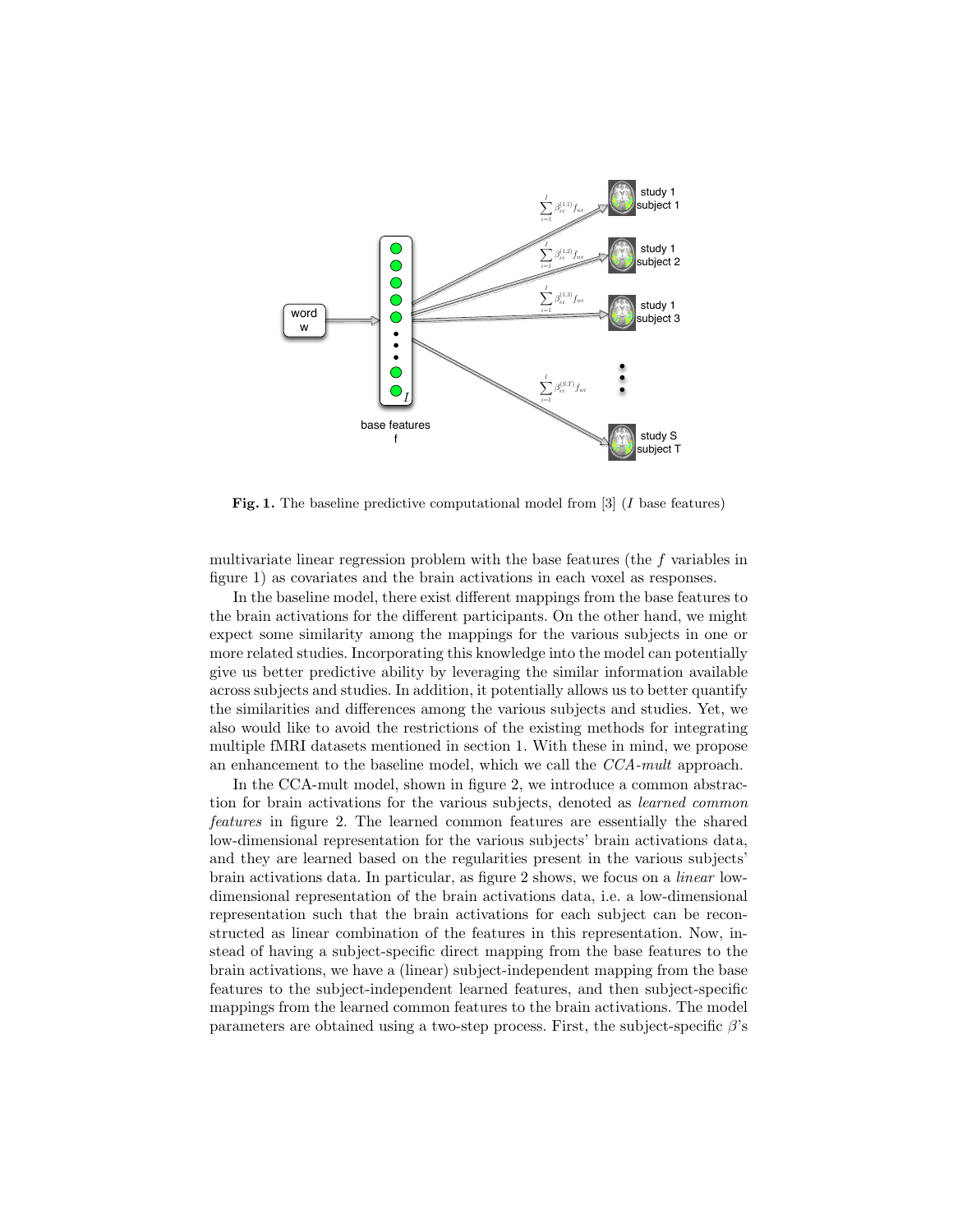

Fig. 2. The model for the CCA-mult approach (I base and J learned common features)

are estimated using canonical correlation analysis, described next. Second, the subject-independent  $\alpha$ 's are estimated using multivariate linear regression.

Learning the Common Features To learn the common features across the various subjects' brain activations data, we use canonical correlation analysis (CCA) [5]. The classical CCA is a multivariate statistical technique to discover correlated components across two datasets. More formally, given two datasets represented as matrices **X** ( $D_X \times N$ ) and **Y** ( $D_Y \times N$ ), CCA tries to find the vectors  $\mathbf{w}_\mathbf{X}$  ( $D_X \times 1$ ) and  $\mathbf{w}_\mathbf{Y}$  ( $D_Y \times 1$ ) such that the quantities  $\mathbf{a}_\mathbf{X} = \mathbf{w}_\mathbf{X}^T \mathbf{X}$ and  $\mathbf{a_Y} = \mathbf{w_Y}^T \mathbf{Y}$  are maximally correlated. Given this formulation,  $\mathbf{w_X}$  and  $\mathbf{w_Y}$ can be found as a solution to a generalized eigenvalue problem. The pair  $a_X$  and  $\mathbf{a}_{\mathbf{Y}}$  are called the first *canonical variate*, while we call  $\mathbf{w}_{\mathbf{X}}$  and  $\mathbf{w}_{\mathbf{Y}}$  the pair of loadings for the first canonical component. By deflating the data matrices with respect to canonical variates already found and reapplying the process, we can find subsequent canonical variates. The classical CCA can be extended to handle more than two datasets  $[6]$   $[7]$ , and to avoid overfitting, we can also regularize the loadings  $w$  's similar to what is done in ridge regression  $[8]$  [7].

Tying back to the CCA-mult model, we apply CCA to the fMRI datasets, each dataset being a matrix with as many rows as voxels and as many columns as instances/trials. We then take the sample mean of the canonical variates over the different datasets as the learned common features. The loadings **w**.'s define the inverse mappings from brain activations to common features. Notice that there are no restrictions that all the fMRI datasets have to have the same number of voxels, as long as we can match the instances/trials in those datasets, since CCA accepts data matrices with different numbers of rows (corresponding to voxels),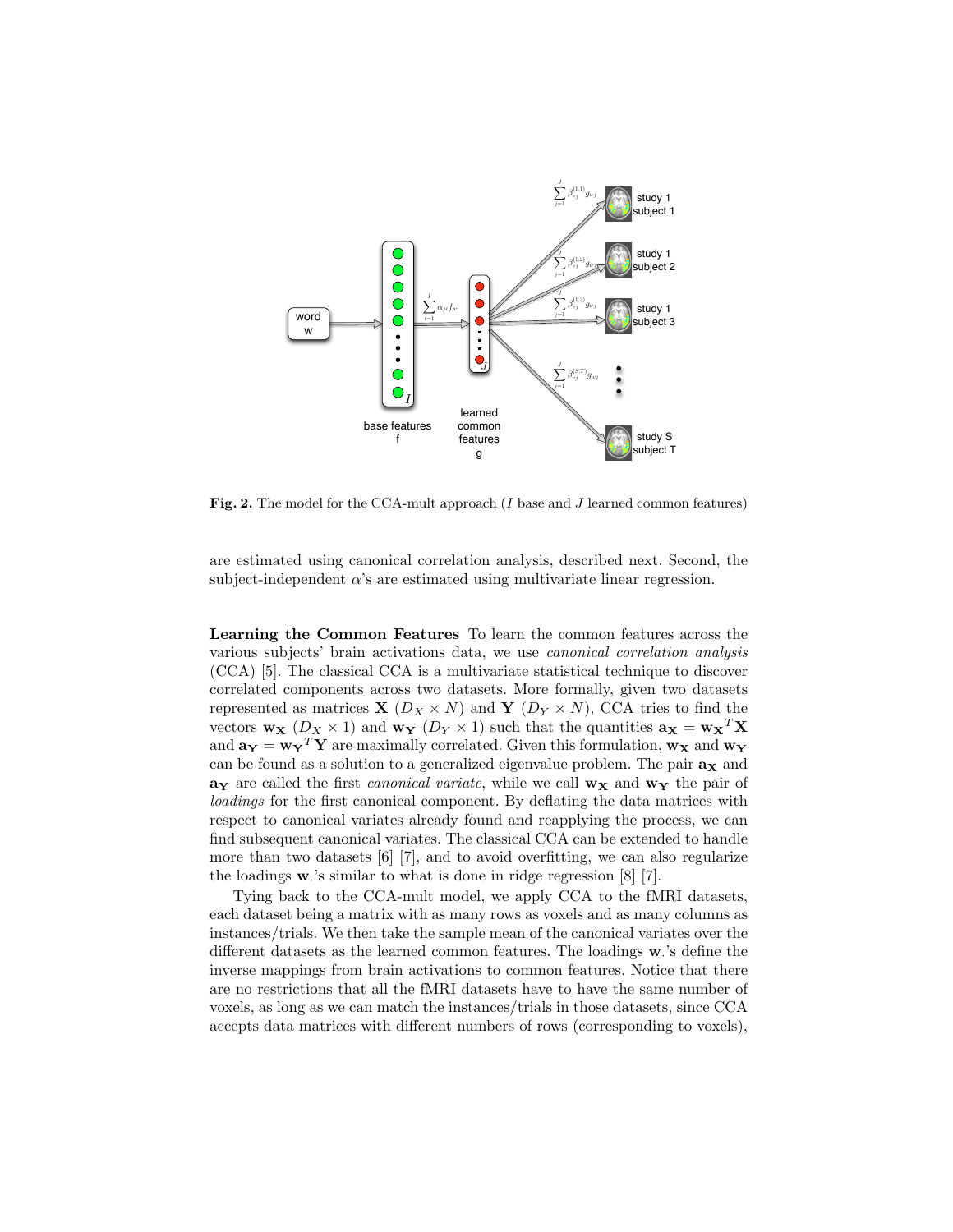the constraint being that the matrices have to have the same number of columns (corresponding to instances). As a result, spatial normalization is not necessary.

Prediction In the baseline model, after learning the mapping from the base features to the brain activations, we can generate predicted brain activations associated with a new word by using the known base features for that word along with the learned multivariate linear regression coefficients. In the CCA-mult model, given the base features for a new word, we first generate a prediction for the common features for that word by linear regression. Given the predicted common features, we then generate the predicted brain activations for each subject by multiplying the predicted brain activations with the Moore-Penrose pseudoinverse of the loading matrix for that particular subject, obtained by aggregating that subject's loadings  $\mathbf{w}_{\text{subj}}$  across all the canonical components. In essence, the pseudoinverses of the loading matrices correspond to the  $\beta$ 's in figure 2.

**Parameters** We set the number of learned common features to ten  $(J = 10)$ , using the first ten canonical variates; the optimal number to use still needs to be investigated. We use the regularized multiple-dataset version of CCA similar to that presented in [7], using 0.5 as the regularization coefficient, where the regularization coefficient ranges from 0 to 1.

## 3 Experiments

#### 3.1 Setup

To compare the performance of the CCA-mult approach with that of the baseline approach, we ran experiments using the following methods:

- 1. LR The baseline method shown in figure 1.
- 2. CCA-mult-subj The CCA-mult method applied to all the subjects in a particular study, separately for the WP and the WO studies.
- 3. CCA-mult-subj-study The CCA-mult method applied to all the subjects from the two studies combined.

Besides integrating multiple datasets, the CCA-mult approach also performs dimensionality reduction. In order to contrast the contribution of dataset integration and the dimensionality reduction aspects, we also consider a fourth method (PCA) in which we individually run principal component analysis (PCA) on the fMRI data for each subject, and then perform a linear regression from the base features to each subject's first ten PCA components, to match the number of dimensions of the CCA-mult variations.

Evaluation To evaluate the predictive ability of these four methods, we use the cross-validation (CV) scheme described in [3]. In this scheme, for each CV fold, we hold out two words out of the sixty words used and train the model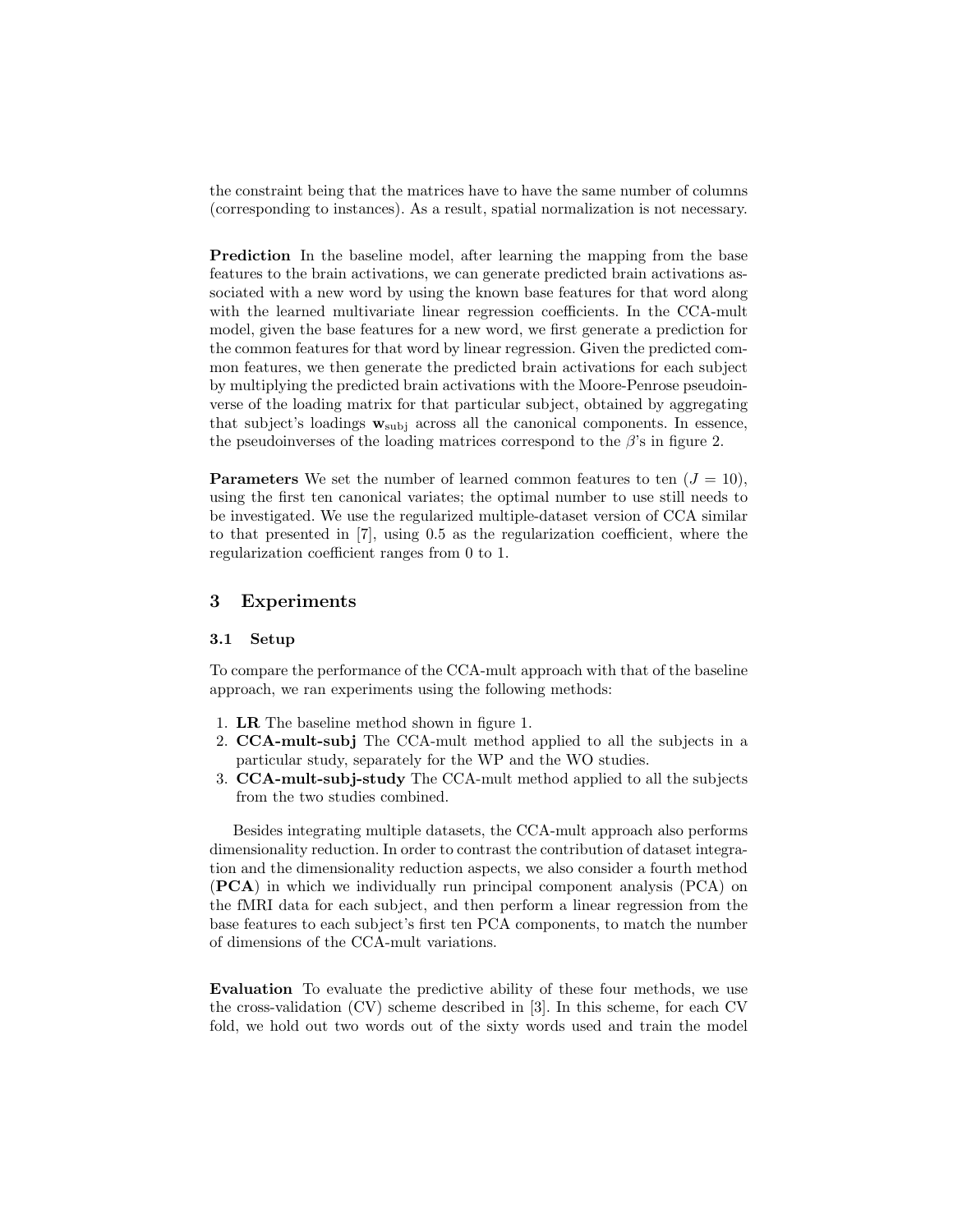using the data associated with the 58 remaining words  $\binom{60}{2}$  or 1770 total folds). The trained model is then used to generate the predicted fMRI activations for the two held-out words. We compare the predicted activations with the true observed fMRI activations using the cosine similarity metric as described in [3], obtaining a binary accuracy score for each fold indicating whether the model predicts the fMRI images for the two held-out words well enough to distinguish which held-out word is associated with which of the two held-out images. These results are aggregated across all the folds to obtain an accuracy figure.

Base features In [3], a set of base features derived from the statistics of a large text corpus data was used. In particular, they used co-occurrence counts of the stimulus words with a set of 25 verbs as base features, the counts derived from a collection of English Web pages collected by Google. In this paper, we consider the co-occurrence counts with the following sets of words as base features:

- 25 verbs used in [3]  $(I = 25)$
- $-1000$  most familiar nouns from the MRC psycholinguistic database<sup>1</sup> ( $I =$ 1000)
- 1000 most familiar nouns, 1000 most familiar verbs, and 814 most adjectives, also from the MRC psycholinguistic database  $(I = 2814)$

Voxel selection and data processing To decrease the effect of noise, we perform our analysis on a subset of the voxels considered relevant: in each CV fold and for each participant in each study, we rank the voxels based on the stability [3] of its activations for the 58 words used to train the model across the six presentations/runs, and choose 500 voxels with the highest stability.

#### 3.2 Results

Figure 3 shows the average accuracies across all the subjects in each study for all the approaches, across the three sets of base features. As the figure shows, for all three sets of base features, both CCA-mult variations give better accuracies compared to the LR and PCA approaches. On the other hand, the differences in accuracies between the two CCA-mult variations are relatively small.

When using the CCA-mult method, we can also look into what kind of semantic information each of the learned common features represents. We focus on the common feature corresponding to the dominant CCA component for the CCA-mult-subj-study variation. In particular, we can see how this common feature is mapped to the entire brain by regressing it to the full-brain activations. Figure 4 shows the results for one of the participants that took part in both studies. In the WP case, we see significant loading magnitude in the fusiform gyri, highlighted by the pink ellipses, while the WO loadings exhibit significant magnitude around the superior parietal cortex, highlighted by the purple ellipses.

 $^{\rm 1}$  http://www.psy.uwa.edu.au/mrcdatabase/uwa\_mrc.htm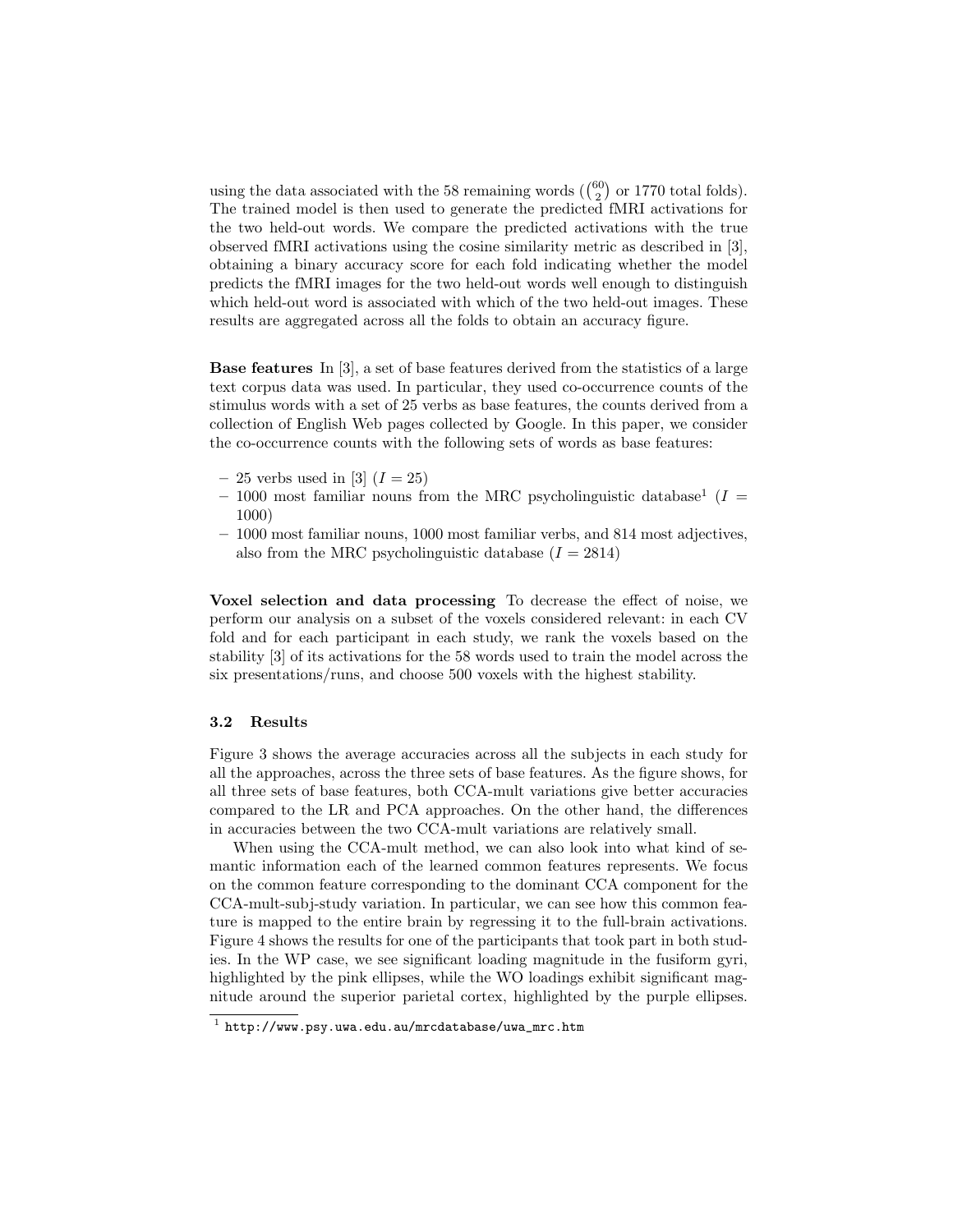

Fig. 3. Accuracies of the three sets of base features for the WP and WO datasets.

On the other hand, white ellipses denote some of the areas exhibiting similar loading values in both cases, located among others in the left extrastriate, left pars opercularis, and left precentral gyrus.

Next, we can check whether this common feature represents some semantic dimensions by looking at the distributions of its value across all sixty stimulus words. The top five stimulus words with the most positive value for the first common feature—knife, cat, spoon, key, pliers—roughly represent the "manipulability" concept, while the top five stimulus with the most negative value for the same feature—apartment, church, closet, house, barn—roughly represent the "shelter" concept, mirroring some of the findings of [4].

### 4 Conclusion

We have presented the CCA-mult approach to integrate data from multiple subjects and multiple fMRI studies. The CCA-mult approach does not require that the datasets be spatially normalized. Our results show that by using the lower-dimensional feature space discovered by the CCA-mult method, we obtain better accuracies compared to using the baseline approach from [3] and to using the dataset-specific lower-dimensional feature space discovered through PCA.

The experiments reported in this paper support our thesis that it is possible to train more accurate computational models by integrating training data from multiple subjects participating in multiple related fMRI studies, by incorporating latent variables that capture commonalities across subjects, yet still allow the model to estimate parameters that are specific to each participant and study. Given that many fMRI analyses are limited by the sparsity of training data relative to the complexity of the phenomena to be modeled, it is important to develop models like ours that integrate data from multiple subjects and studies. To that end, one specific direction for future research on our model is to remove its current restriction that the different studies have matched trials (e.g., in our case study, each data set must include the same 60 semantic stimuli). We are currently exploring methods that relax this assumption, to enable training a model from data in which different subjects are presented with different stimuli.